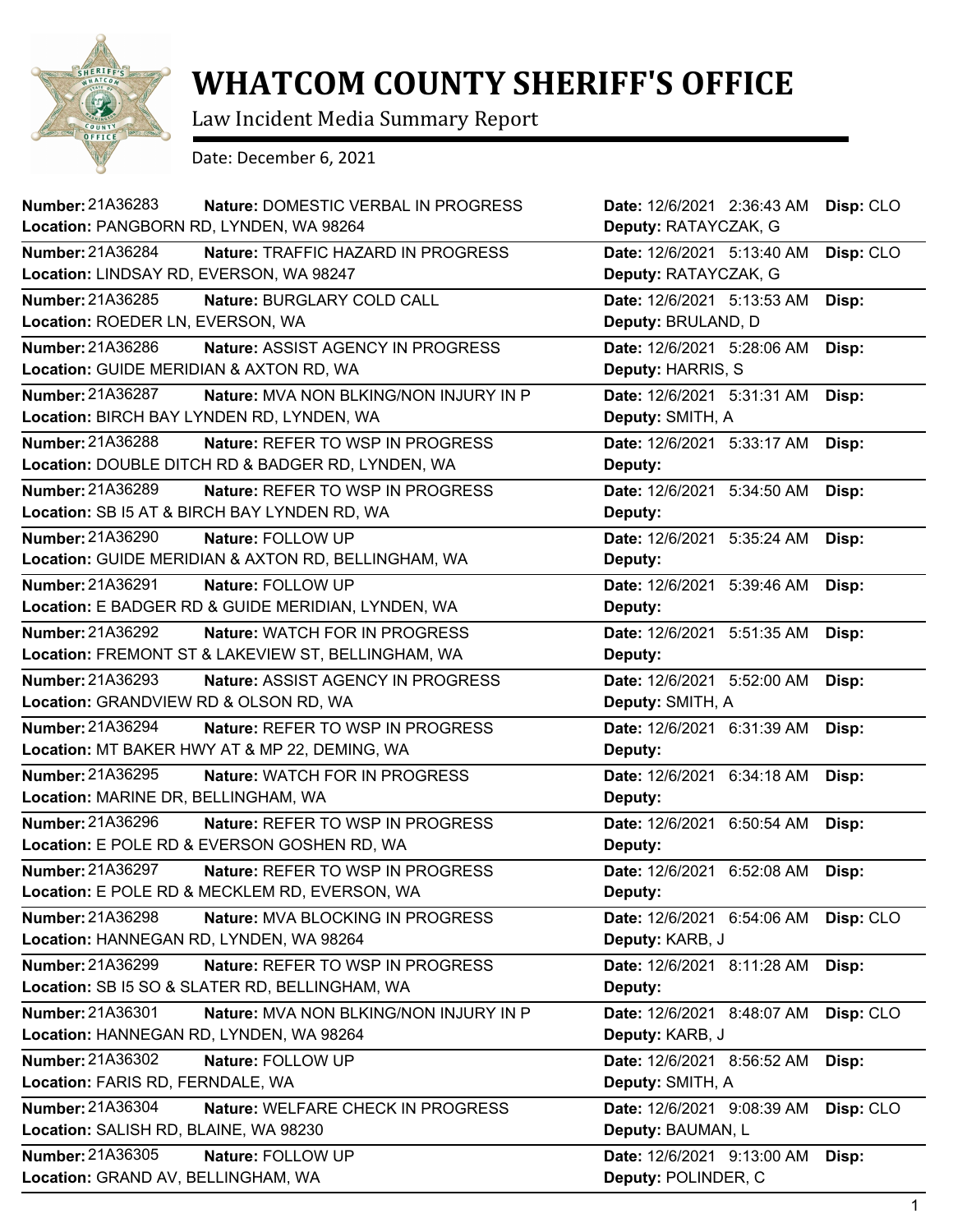| Number: 21A36306                                          | Nature: HULK VEHICLE IN PROGRESS          | Date: 12/6/2021 9:21:11 AM Disp:      |           |
|-----------------------------------------------------------|-------------------------------------------|---------------------------------------|-----------|
| Location: BAYON RD, BELLINGHAM, WA                        |                                           | Deputy:                               |           |
| <b>Number: 21A36307</b>                                   | Nature: VANDALISM COLD CALL               | Date: 12/6/2021 9:24:10 AM            | Disp:     |
| Location: HOLLYWOOD AV, BELLINGHAM, WA                    |                                           | Deputy: KING, M                       |           |
| Number: 21A36308                                          | Nature: ASSIST CITIZEN IN PROGRESS        | Date: 12/6/2021 9:55:01 AM            | Disp: CLO |
| Location: VALLEY CREST WAY, BELLINGHAM, WA 98229          |                                           | Deputy: SLYTER, C                     |           |
| <b>Number: 21A36309</b>                                   | Nature: BURGLARY COLD CALL                | Date: 12/6/2021 9:59:56 AM            | Disp:     |
| Location: BIRCH BAY LYNDEN RD, BLAINE, WA                 |                                           | Deputy: SMITH, A                      |           |
| Number: 21A36310                                          | Nature: ASSIST CITIZEN IN PROGRESS        | Date: 12/6/2021 10:16:10 AM Disp:     |           |
| Location: COWICHAN RD, BLAINE, WA                         |                                           | Deputy: SMITH, A                      |           |
| Number: 21A36311                                          | Nature: TRESPASS COLD CALL                | Date: 12/6/2021 10:17:26 AM Disp: CLO |           |
| Location: KELLY RD, BELLINGHAM, WA 98226                  |                                           | Deputy: SLYTER, C                     |           |
| Number: 21A36312                                          | Nature: CIVIL PROBLEM IN PROGRESS         | Date: 12/6/2021 10:48:00 AM Disp: CLO |           |
| Location: E SMITH RD & EAGLE FLYWAY, BELLINGHAM, WA 98226 |                                           | Deputy: MELLEMA, S                    |           |
| Number: 21A36313                                          | Nature: VEHICLE ABANDONED IN PROGRESS     | Date: 12/6/2021 11:20:22 AM Disp: CLO |           |
| Location: CANTERBURY LN, BELLINGHAM, WA 98225             |                                           | Deputy: KARB, J                       |           |
| Number: 21A36315                                          | <b>Nature: ASSIST CITIZEN IN PROGRESS</b> | Date: 12/6/2021 11:41:36 AM Disp:     |           |
| Location: LAMPMAN RD & HAXTON WA, FERNDALE, WA            |                                           | Deputy: KARB, J                       |           |
| Number: 21A36316                                          | Nature: THREAT COLD CALL                  | Date: 12/6/2021 11:42:25 AM Disp: CLO |           |
| Location: HARBOR DR, BLAINE, WA 98230                     |                                           | Deputy: WRIGHT, M                     |           |
| <b>Number: 21A36317</b>                                   | Nature: TRESPASS COLD CALL                | Date: 12/6/2021 11:58:19 AM Disp: CLO |           |
| Location: MT BAKER HWY, DEMING, WA 98244                  |                                           | Deputy: MELLEMA, S                    |           |
| Number: 21A36318<br>Nature: FOLLOW UP                     |                                           | Date: 12/6/2021 12:00:25 PM Disp:     |           |
| Location: E SMITH RD & SAND RD, BELLINGHAM, WA            |                                           | Deputy: BROWN, K                      |           |
| Number: 21A36319                                          | Nature: THEFT COLD CALL                   | Date: 12/6/2021 10:50:51 AM Disp: CLO |           |
| Location: NORTH SUMMIT DR, BELLINGHAM, WA 98229           |                                           | Deputy: BOYD, M                       |           |
| Number: 21A36320                                          | Nature: SUSPICIOUS CIRCUMSTANCES COLD     | Date: 12/6/2021 11:58:58 AM Disp:     |           |
| Location: ELDER RD, FERNDALE, WA                          |                                           | Deputy: KING, M                       |           |
| Number: 21A36321<br>Nature: FOLLOW UP                     |                                           | Date: 12/6/2021 12:37:11 PM Disp:     |           |
| Location: BRECKENRIDGE RD, EVERSON, WA                    |                                           | Deputy: BAUMAN, L                     |           |
| Number: 21A36322                                          | Nature: SUSPICIOUS VEHICLE IN PROGRESS    | Date: 12/6/2021 12:51:59 PM Disp: INF |           |
| Location: CORONADO AVE, BELLINGHAM, WA 98229              |                                           | Deputy: SLYTER, C                     |           |
| Number: 21A36324                                          | Nature: VEHICLE ABANDONED IN PROGRESS     | Date: 12/6/2021 1:10:13 PM            | Disp:     |
| Location: DEAL RD & TRUCK RD, DEMING, WA                  |                                           | Deputy: BROWN, K                      |           |
| Number: 21A36325                                          | Nature: ALARM AUDIBLE IN PROGRESS         | Date: 12/6/2021 1:13:48 PM            | Disp: CLO |
| Location: FREMONT ST, BELLINGHAM, WA 98229                |                                           | Deputy: SLYTER, C                     |           |
| Number: 21A36326                                          | Nature: BURGLARY COLD CALL                | Date: 12/6/2021 12:37:49 PM Disp: CLO |           |
| Location: MT BAKER HWY, DEMING, WA 98244                  |                                           | Deputy: BOYD, M                       |           |
| Number: 21A36327                                          | Nature: HIT AND RUN COLD CALL             | Date: 12/6/2021 1:27:00 PM            | Disp: CLO |
| Location: BAYON RD, BELLINGHAM, WA 98225                  |                                           | Deputy: KARB, J                       |           |
| Number: 21A36329                                          | Nature: FRAUD COLD CALL                   | Date: 12/6/2021 1:41:43 PM            | Disp: CLO |
| Location: GALBRAITH LN, BELLINGHAM, WA 98229              |                                           | Deputy: BOYD, M                       |           |
| Number: 21A36330                                          | Nature: MVA NON BLKING/NON INJURY IN P    | Date: 12/6/2021 1:50:36 PM            | Disp:     |
| Location: BARRETT RD & PARADISE RD, FERNDALE, WA          |                                           | Deputy: BROWN, K                      |           |
| Number: 21A36331                                          | Nature: MVA NON BLKING/NON INJURY IN P    | Date: 12/6/2021 2:14:48 PM            | Disp:     |
| Location: PORTAL WA & FARIS RD, FERNDALE, WA              |                                           | Deputy: SMITH, A                      |           |
| Number: 21A36332                                          | Nature: JUVENILE PROBLEM IN PROGRESS      | Date: 12/6/2021 2:16:19 PM            | Disp:     |
| Location: TRACY PL, BLAINE, WA                            |                                           | Deputy: SMITH, A                      |           |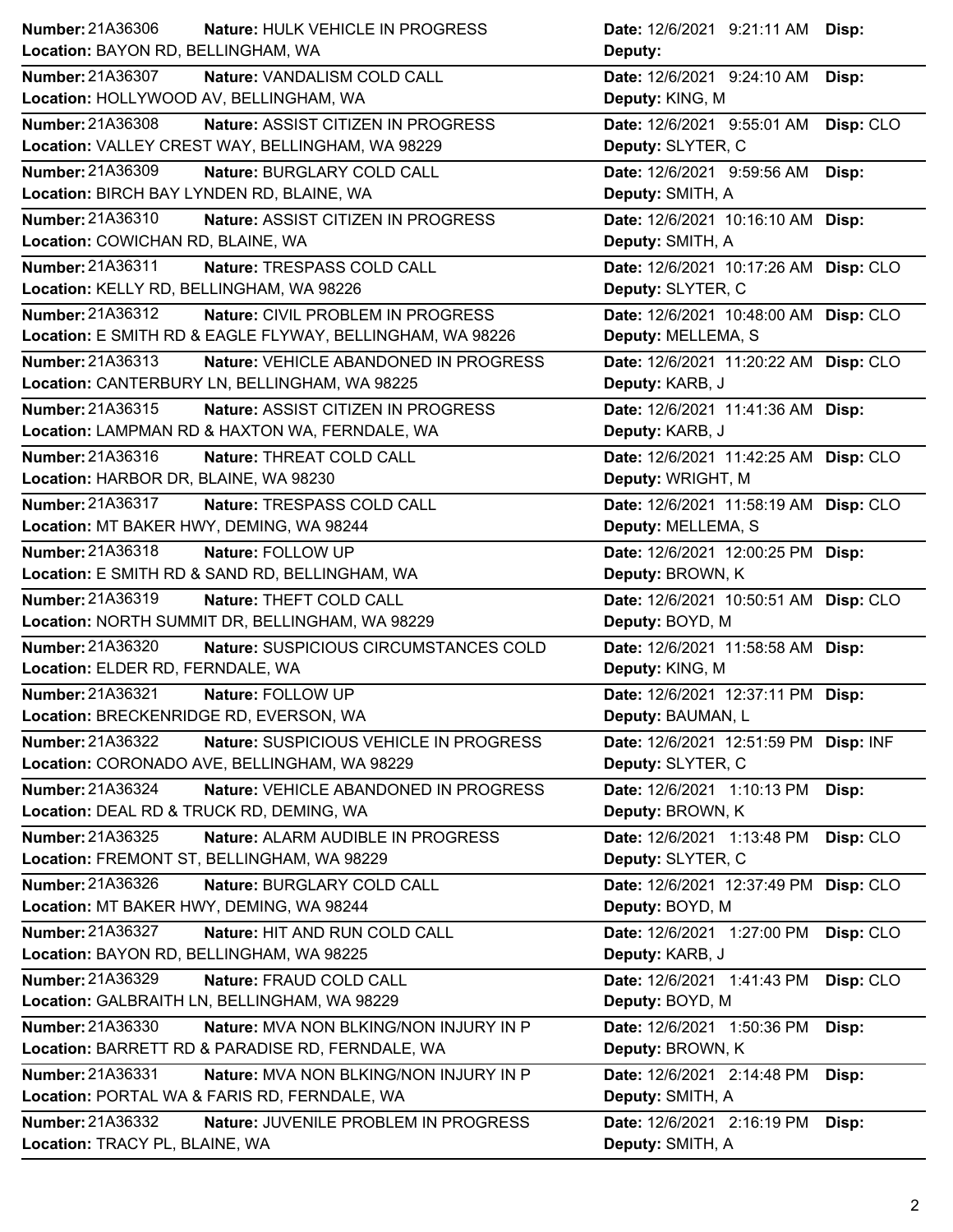| <b>Number: 21A36333</b><br>Nature: MENTAL IN PROGRESS                                                | Date: 12/6/2021 2:24:38 PM Disp: CLO                      |
|------------------------------------------------------------------------------------------------------|-----------------------------------------------------------|
| Location: GREENVILLE DR, BELLINGHAM, WA 98226                                                        | Deputy: KLIX, J                                           |
| Number: 21A36334<br>Nature: VEHICLE PROWL COLD CALL                                                  | Date: 12/6/2021 2:03:42 PM<br>Disp: CLO                   |
| Location: LOWE AVE, BELLINGHAM, WA 98229                                                             | Deputy: BOYD, M                                           |
| Number: 21A36335<br>Nature: THEFT IN PROGRESS                                                        | Date: 12/6/2021 2:28:06 PM<br>Disp: CLO                   |
| Location: W LAKE SAMISH DR, BELLINGHAM, WA 98229                                                     | Deputy: SLYTER, C                                         |
| <b>Number: 21A36336</b><br>Nature: FORGERY COLD CALL                                                 | Date: 12/6/2021 2:35:21 PM<br>Disp: CLO                   |
| Location: SPRAGUE VALLEY DR, MAPLE FALLS, WA 98266                                                   | Deputy: BOYD, M                                           |
| Number: 21A36337<br>Nature: ASSIST AGENCY IN PROGRESS                                                | Date: 12/6/2021 3:01:09 PM<br>Disp: CLO                   |
| Location: KEY ST, BLAINE, WA                                                                         | Deputy: LARSONCOOLEY, B                                   |
| Number: 21A36340<br>Nature: MVA BLOCKING IN PROGRESS                                                 | Date: 12/6/2021 3:21:30 PM<br>Disp:                       |
| Location: HANNEGAN RD & POLE RD, LYNDEN, WA                                                          | Deputy: KARB, J                                           |
| Number: 21A36342<br>Nature: TRAFFIC PROBLEM COLD CALL                                                | Date: 12/6/2021 3:40:24 PM<br>Disp: CLO                   |
| Location: BELLWOOD DR, MAPLE FALLS, WA 98266                                                         | Deputy: KLIX, J                                           |
| Number: 21A36343<br>Nature: SUICIDAL SUBJECT IN PROGRESS                                             | Date: 12/6/2021 3:49:43 PM<br>Disp: CLO                   |
| Location: LIMERICK WAY, MAPLE FALLS, WA 98266                                                        | Deputy: KLIX, J                                           |
| Number: 21A36344<br>Nature: ASSIST CITIZEN IN PROGRESS                                               | Date: 12/6/2021 4:31:23 PM<br>Disp: CLO                   |
| Location: BIRCH BAY DR, BLAINE, WA 98230                                                             | Deputy: WRIGHT, M                                         |
| Number: 21A36345<br>Nature: SUSPICIOUS VEHICLE IN PROGRESS                                           | Date: 12/6/2021 4:40:55 PM<br>Disp:                       |
| Location: SOUTHERN CT, BELLINGHAM, WA                                                                | Deputy:                                                   |
| Number: 21A36346<br>Nature: ASSIST CITIZEN IN PROGRESS                                               | Disp: INF<br>Date: 12/6/2021 5:14:20 PM                   |
| Location: SHAMROCK RD, MAPLE FALLS, WA 98266                                                         | Deputy: KLIX, J                                           |
| Number: 21A36347<br>Nature: HARASSMENT IN PROGRESS                                                   | Disp: CLO<br>Date: 12/6/2021 5:33:45 PM                   |
| Location: MT BAKER HWY, BELLINGHAM, WA 98226                                                         | Deputy: THOMPSON, J                                       |
| <b>Number: 21A36348</b><br>Nature: WELFARE CHECK IN PROGRESS                                         | Date: 12/6/2021 5:35:45 PM<br>Disp: CLO                   |
| Location: MARINE DR & W ILLINOIS ST, BELLINGHAM, WA 98225                                            | Deputy: JAMES, J                                          |
| Number: 21A36349<br>Nature: TRAFFIC STOP                                                             | Date: 12/6/2021 6:04:58 PM<br>Disp: CLO                   |
| Location: LINDBERGH AVE, BELLINGHAM, WA 98225                                                        | Deputy: JAMES, J                                          |
| <b>Number: 21A36350</b><br>Nature: ASSIST AGENCY IN PROGRESS                                         | Date: 12/6/2021 6:40:19 PM<br>Disp: CLO                   |
| Location: WILLOW DR, BLAINE, WA 98230                                                                | Deputy: WRIGHT, M                                         |
| Number: 21A36351<br>Nature: SUSPICIOUS PERSON IN PROGRESS                                            | Date: 12/6/2021 6:52:27 PM<br>Disp: CLO                   |
| Location: E 24TH DR, EVERSON, WA 98247                                                               | Deputy: KLIX, J                                           |
| Number: 21A36352<br>Nature: TRAFFIC STOP                                                             | Date: 12/6/2021 7:16:16 PM<br>Disp:                       |
| Location: SB I5 AT & BAKERVIEW OFF RAMP 25, BELLINGHAM, WA                                           | Deputy: JAMES, J                                          |
| Number: 21A36353<br>Nature: SUSPICIOUS VEHICLE IN PROGRESS                                           | Date: 12/6/2021 7:40:27 PM<br>Disp:                       |
| Location: TWIN LAKES DR, BELLINGHAM, WA                                                              | Deputy: JAMES, J                                          |
| Number: 21A36354                                                                                     | Date: 12/6/2021 7:56:28 PM                                |
| Nature: SECURITY CHECK IN PROGRESS<br>Location: FIR WA, BLAINE, WA                                   | Disp:<br>Deputy: BRULAND, D                               |
| Number: 21A36356<br>Nature: DEATH INVESTIGATION IN PROGRES                                           | Date: 12/6/2021 8:09:12 PM                                |
| Location: SOUTH PASS RD, EVERSON, WA 98247                                                           | Disp: CLO<br>Deputy: HESTER, C                            |
|                                                                                                      |                                                           |
| Number: 21A36357<br>Nature: NEIGHBORHOOD DISPUTE COLD CALL<br>Location: CIMARRON WA, MAPLE FALLS, WA | Date: 12/6/2021 8:07:19 PM<br>Disp:<br>Deputy: BRULAND, D |
|                                                                                                      |                                                           |
| Number: 21A36358<br>Nature: DISORDERLY CONDUCT IN PROGRESS                                           | Disp: CAA<br>Date: 12/6/2021 8:40:54 PM                   |
| Location: GUIDE MERIDIAN, BELLINGHAM, WA 98226                                                       | Deputy: JAMES, J                                          |
| Number: 21A36359<br>Nature: SUSPICIOUS CIRCUMSTANCES IN PR                                           | Date: 12/6/2021 8:46:28 PM<br>Disp:                       |
| Location: BAYON RD, BELLINGHAM, WA                                                                   | Deputy:                                                   |
| Number: 21A36360<br>Nature: TRANSPORT-POLICE IN PROGRESS                                             | Date: 12/6/2021 9:17:32 PM<br>Disp:                       |
| Location: SQUALICUM PK, BELLINGHAM, WA                                                               | Deputy: GEGNER, M                                         |